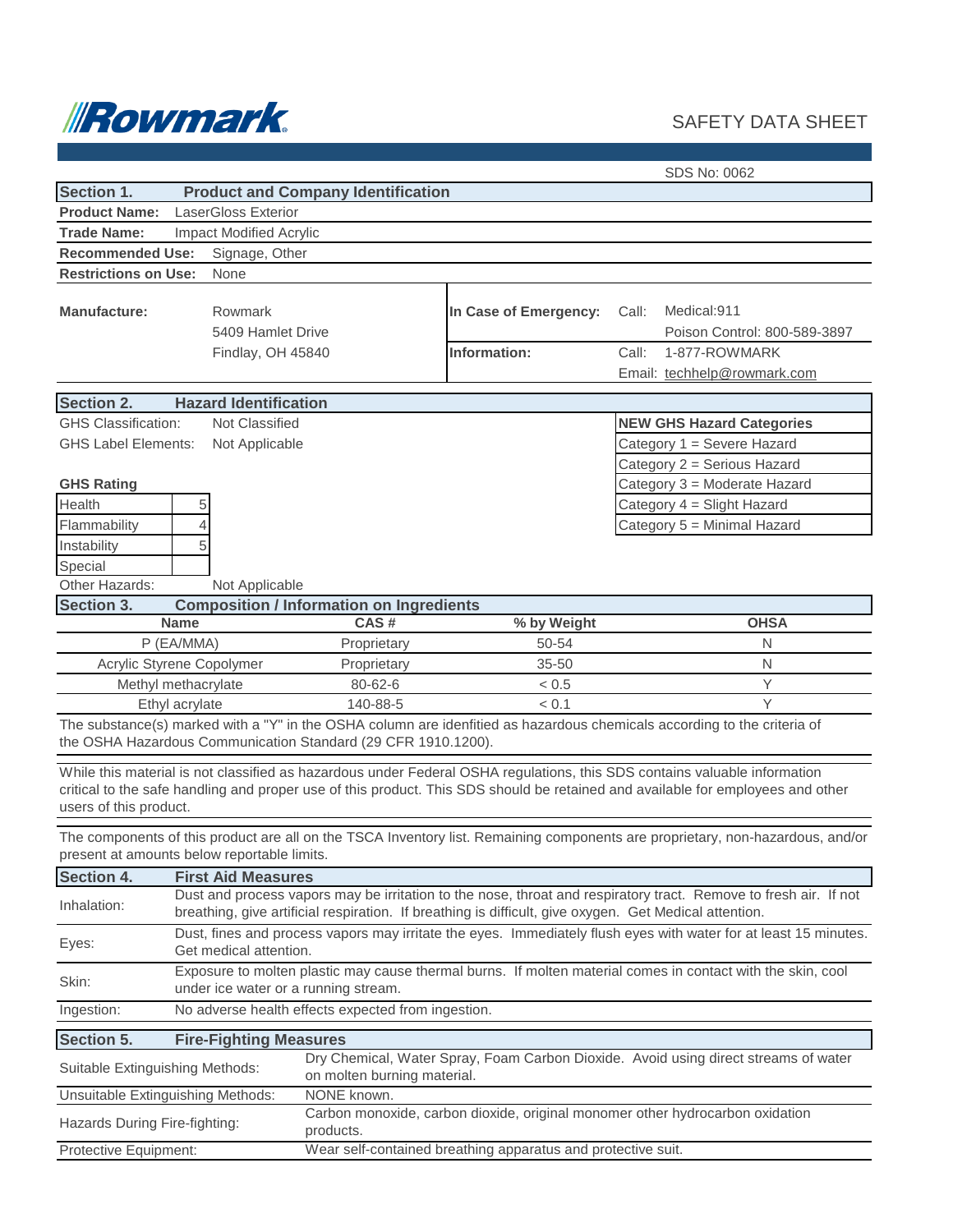| Section 6.                                                                        | <b>Accidental Release Measures</b>                                                                              |                                                         |                                                                                                |                                      |  |
|-----------------------------------------------------------------------------------|-----------------------------------------------------------------------------------------------------------------|---------------------------------------------------------|------------------------------------------------------------------------------------------------|--------------------------------------|--|
|                                                                                   | <b>Personal Precautions:</b><br>See Section 8 - Exposure Controls / Personal Protection.                        |                                                         |                                                                                                |                                      |  |
|                                                                                   | <b>Environmental Precautions:</b><br>No Special environmental precautions required.                             |                                                         |                                                                                                |                                      |  |
|                                                                                   | Methods and Materials for Containment and Cleaning Up                                                           |                                                         |                                                                                                |                                      |  |
| Spill / Leak:                                                                     |                                                                                                                 | appropriate container for disposal.                     | Containment of this material should not be necessary. Sweep up or gather material and place in |                                      |  |
| Section 7.                                                                        | <b>Handling and Storage</b>                                                                                     |                                                         |                                                                                                |                                      |  |
| Handling:                                                                         |                                                                                                                 | Keep away from heat, flame and strong oxidizing agents. |                                                                                                |                                      |  |
| Storage:                                                                          | Keep away from heat, sparks, and flame. Store in cool place in original container and protect form<br>sunlight. |                                                         |                                                                                                |                                      |  |
| Section 8.                                                                        |                                                                                                                 | <b>Exposure Control and Personal Protection</b>         |                                                                                                |                                      |  |
| <b>Exposure Limits:</b>                                                           |                                                                                                                 |                                                         |                                                                                                |                                      |  |
| 1) Effects of Acute Exposure:                                                     |                                                                                                                 |                                                         | Inhalation of vapors may result in irritation of upper respiratory tract                       |                                      |  |
|                                                                                   | 2) Effects of Chronic Exposure:                                                                                 |                                                         |                                                                                                |                                      |  |
|                                                                                   | 3) OSHA Permissible Exposure Lim                                                                                |                                                         | US. ACGIF Threshold Limit Values                                                               |                                      |  |
|                                                                                   |                                                                                                                 |                                                         | Form:<br>Time weighted average                                                                 | Inhalable particles<br>10 mg/m3      |  |
|                                                                                   |                                                                                                                 |                                                         | Form:<br>Time weighted average                                                                 | Respirable particles<br>$3$ mg/m $3$ |  |
|                                                                                   |                                                                                                                 |                                                         | US. OSHA Table Z-1 Limits for Air Contaminants (29 CFR 1910.1000)                              |                                      |  |
|                                                                                   |                                                                                                                 |                                                         | Form:                                                                                          | Respirable fraction                  |  |
|                                                                                   |                                                                                                                 |                                                         | PEL:                                                                                           | $5$ mg/m $3$                         |  |
|                                                                                   |                                                                                                                 |                                                         |                                                                                                |                                      |  |
|                                                                                   |                                                                                                                 |                                                         | Form:                                                                                          | <b>Total dust</b>                    |  |
|                                                                                   |                                                                                                                 |                                                         | PEL:                                                                                           | 15 mg/m3                             |  |
|                                                                                   |                                                                                                                 |                                                         | US. OSHA Table Z-3 (29 CFR 1910.1000)                                                          |                                      |  |
|                                                                                   |                                                                                                                 |                                                         | Form:                                                                                          | Respirable fraction                  |  |
|                                                                                   |                                                                                                                 |                                                         | Time weighted average                                                                          | 15 ppm                               |  |
|                                                                                   |                                                                                                                 |                                                         | Form:                                                                                          | <b>Total dust</b>                    |  |
|                                                                                   |                                                                                                                 |                                                         | Time weighted average                                                                          | 50 ppm                               |  |
|                                                                                   |                                                                                                                 |                                                         |                                                                                                |                                      |  |
|                                                                                   |                                                                                                                 |                                                         | Form:                                                                                          | Respirable fraction                  |  |
|                                                                                   |                                                                                                                 |                                                         | Time weighted average                                                                          | $5$ mg/m $3$                         |  |
|                                                                                   |                                                                                                                 |                                                         |                                                                                                | <b>Total dust</b>                    |  |
|                                                                                   |                                                                                                                 |                                                         | Form:<br>Time weighted average                                                                 | 15 mg/m3                             |  |
|                                                                                   |                                                                                                                 |                                                         |                                                                                                |                                      |  |
| 4) Carcinogen Potential:                                                          |                                                                                                                 |                                                         |                                                                                                |                                      |  |
| <b>Engineering Controls:</b>                                                      |                                                                                                                 |                                                         |                                                                                                |                                      |  |
| Use recommended safe handling practices to minimize unnecessary exposure.         |                                                                                                                 |                                                         |                                                                                                |                                      |  |
| General room ventilation is adequate for storage and ordinary handling.           |                                                                                                                 |                                                         |                                                                                                |                                      |  |
| Use local exhaust at points of fume generation or if dusty conditions prevail.    |                                                                                                                 |                                                         |                                                                                                |                                      |  |
| <b>Personal Protective Equipment:</b>                                             |                                                                                                                 |                                                         |                                                                                                |                                      |  |
| Wear safety glasses with side shields or chemical goggles to prevent eye contact. |                                                                                                                 |                                                         |                                                                                                |                                      |  |
| Have eye-washing facilities readily available where eye contact can occur.        |                                                                                                                 |                                                         |                                                                                                |                                      |  |
| Wear impervious gloves and protective clothing to prevent skin contact.           |                                                                                                                 |                                                         |                                                                                                |                                      |  |
| Section 9.                                                                        | <b>Physical and Chemical Properties</b>                                                                         |                                                         |                                                                                                |                                      |  |
| Appearance:                                                                       |                                                                                                                 | Various Colors                                          | Vapor Pressure:                                                                                | Not Applicable                       |  |
| Odor:                                                                             |                                                                                                                 | Slightly acrylic                                        | Vapor Density:                                                                                 | Not Applicable                       |  |
| pH:                                                                               |                                                                                                                 | Not applicable                                          | <b>Relative Density:</b>                                                                       | $1.19$ g/cm $3$                      |  |
| Melting Point / Freezing Point:                                                   |                                                                                                                 | No data available                                       | Solubility (ies):                                                                              | Not Applicable                       |  |
| <b>Boiling Point:</b>                                                             |                                                                                                                 | No data available                                       | Partition Coefficient (N-Octanol/W No data available                                           |                                      |  |
| Flash Point:                                                                      |                                                                                                                 | Not applicable                                          | Auto-Ignition Temperature:                                                                     | 739°F (393°C)                        |  |
| <b>Evaporation Rate:</b>                                                          |                                                                                                                 | Not applicable                                          | Decomposition Temperature:                                                                     | >572°F (> 300°C)                     |  |
| Flammability (solid, gas):                                                        |                                                                                                                 | See GHS in section 2                                    | Viscosity:                                                                                     | No data available                    |  |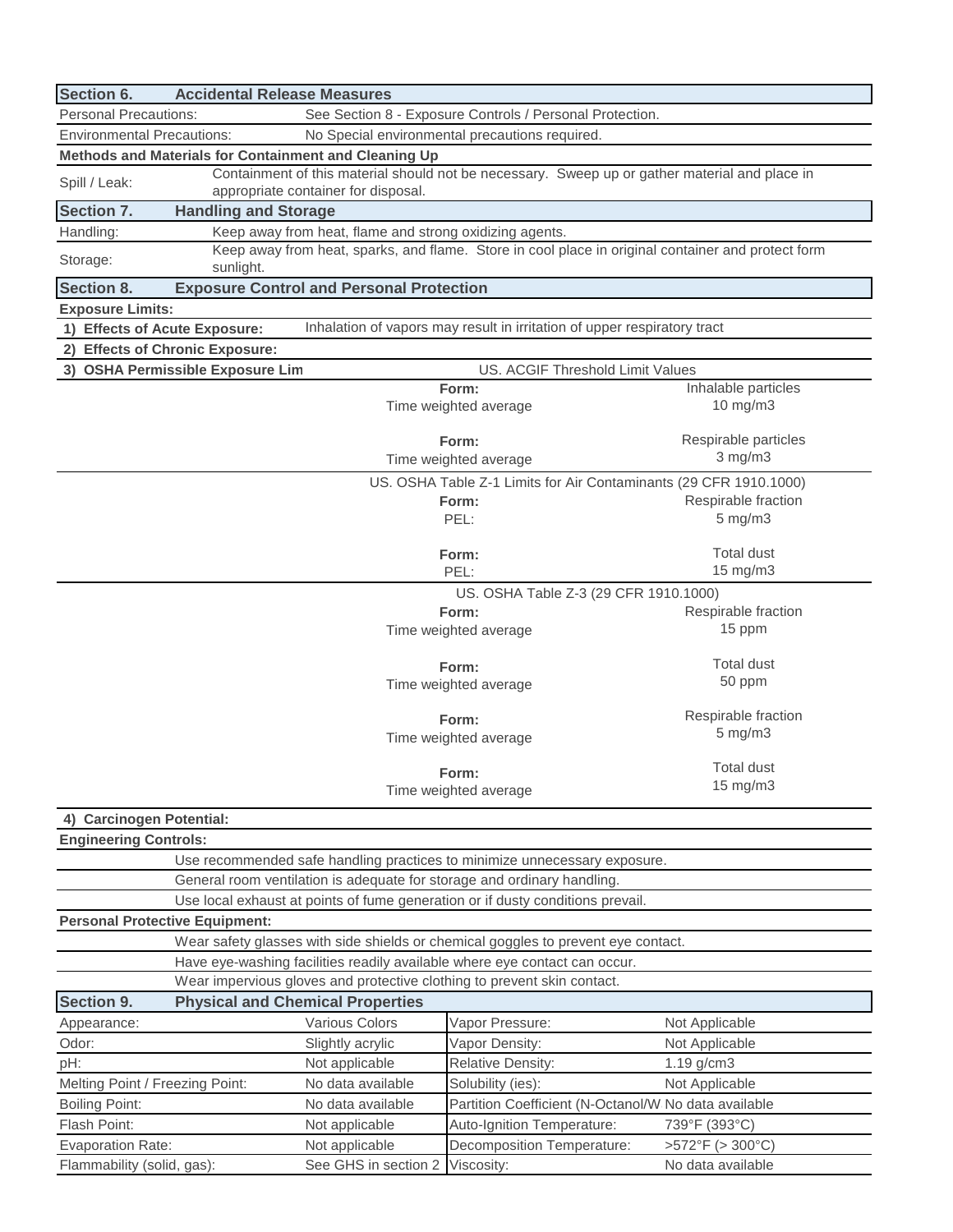| <b>Upper Explosive Limit:</b>                                                                                                                 | Not applicable                                                                                                                                                  | Specific Gravity:                                                                                       | 1.19 Water = 1 (liquid)                                                                                       |  |  |  |
|-----------------------------------------------------------------------------------------------------------------------------------------------|-----------------------------------------------------------------------------------------------------------------------------------------------------------------|---------------------------------------------------------------------------------------------------------|---------------------------------------------------------------------------------------------------------------|--|--|--|
| Lower Explosive Limit:                                                                                                                        | Not applicable                                                                                                                                                  | Percent Volatile:                                                                                       | $0\%$                                                                                                         |  |  |  |
| Section 10.<br><b>Stability Reactivity</b>                                                                                                    |                                                                                                                                                                 |                                                                                                         |                                                                                                               |  |  |  |
| Reactivity:                                                                                                                                   | No data available                                                                                                                                               |                                                                                                         |                                                                                                               |  |  |  |
| Chemical Stability:                                                                                                                           | Stable                                                                                                                                                          |                                                                                                         |                                                                                                               |  |  |  |
| Possibility of Hazardous Reactions:                                                                                                           | Hazardous polymerization does not occur                                                                                                                         |                                                                                                         |                                                                                                               |  |  |  |
| Conditions to Avoid:                                                                                                                          | Avoid flames, welding arcs, potential ignition sources, or other high temperature sources,<br>prolonged contact with acids, alkalis and strong oxidizing agents |                                                                                                         |                                                                                                               |  |  |  |
| Incompatible Materials:                                                                                                                       | None under normal conditions of use                                                                                                                             |                                                                                                         |                                                                                                               |  |  |  |
| Hazardous Decomposition Products:                                                                                                             | Carbon oxides, Acrylates, Methacrylates, Hazardous organic compounds                                                                                            |                                                                                                         |                                                                                                               |  |  |  |
| <b>Combustion Products:</b>                                                                                                                   | No data available                                                                                                                                               |                                                                                                         |                                                                                                               |  |  |  |
| Section 11.                                                                                                                                   | <b>Toxicological Information</b>                                                                                                                                |                                                                                                         |                                                                                                               |  |  |  |
| <b>Irritation Effects</b>                                                                                                                     |                                                                                                                                                                 |                                                                                                         |                                                                                                               |  |  |  |
| Eye Irritation:                                                                                                                               |                                                                                                                                                                 | Solid particles may cause transient irritation from mechanical abrasion.                                |                                                                                                               |  |  |  |
| Skin Irritation:                                                                                                                              |                                                                                                                                                                 | Not expected to cause skin irritation. Molten material may cause thermal burns.                         |                                                                                                               |  |  |  |
| Inhalation:                                                                                                                                   |                                                                                                                                                                 | Not a likely route of exposure. Process fumes may cause irritation.                                     |                                                                                                               |  |  |  |
| Ingestion:                                                                                                                                    | May cause a choking hazard if swallowed.                                                                                                                        |                                                                                                         |                                                                                                               |  |  |  |
| Data for PLEXIGLAS® DR®-101 ACRYLIC RESI                                                                                                      |                                                                                                                                                                 |                                                                                                         |                                                                                                               |  |  |  |
| <b>Acute Toxicity</b>                                                                                                                         |                                                                                                                                                                 |                                                                                                         |                                                                                                               |  |  |  |
| Dermal:                                                                                                                                       | Acute toxicity estimate $> 5,000$ mg/kg                                                                                                                         |                                                                                                         |                                                                                                               |  |  |  |
| Inhalation:                                                                                                                                   | 4 h Acute toxicity estimate > 10 mg/L                                                                                                                           |                                                                                                         |                                                                                                               |  |  |  |
| Data for Acrylic copolymers (Proprietary)                                                                                                     |                                                                                                                                                                 |                                                                                                         |                                                                                                               |  |  |  |
| <b>Other Information</b>                                                                                                                      |                                                                                                                                                                 |                                                                                                         |                                                                                                               |  |  |  |
|                                                                                                                                               |                                                                                                                                                                 | The information presented is from representative materials in this chemical class. The results may vary |                                                                                                               |  |  |  |
| depending on the test substance.                                                                                                              |                                                                                                                                                                 |                                                                                                         |                                                                                                               |  |  |  |
|                                                                                                                                               |                                                                                                                                                                 |                                                                                                         | Effects due to processing releases or residual monomer: Possible cross sensitization with other acrylates and |  |  |  |
| methacrylates.                                                                                                                                |                                                                                                                                                                 |                                                                                                         |                                                                                                               |  |  |  |
| Data for Acrylic styrene copolymers (proprietary)                                                                                             |                                                                                                                                                                 |                                                                                                         |                                                                                                               |  |  |  |
| <b>Other Information</b>                                                                                                                      |                                                                                                                                                                 |                                                                                                         |                                                                                                               |  |  |  |
|                                                                                                                                               |                                                                                                                                                                 | The information presented is from a representative material with a similar structure. The results vary  |                                                                                                               |  |  |  |
|                                                                                                                                               | depending on the size and composition of the test substance.                                                                                                    |                                                                                                         |                                                                                                               |  |  |  |
|                                                                                                                                               | Effects due to processing releases or residual monomer: Possible cross sensitization with other acrylates and                                                   |                                                                                                         |                                                                                                               |  |  |  |
| methacrylates.                                                                                                                                |                                                                                                                                                                 |                                                                                                         |                                                                                                               |  |  |  |
| <b>Additional Toxicological Information</b>                                                                                                   |                                                                                                                                                                 |                                                                                                         |                                                                                                               |  |  |  |
| When used and handled according to specifications, the product does not have any harmful effects according                                    |                                                                                                                                                                 |                                                                                                         | to                                                                                                            |  |  |  |
| research and information provided by suppliers.                                                                                               |                                                                                                                                                                 |                                                                                                         |                                                                                                               |  |  |  |
| <b>Carcinogenic Effect</b>                                                                                                                    |                                                                                                                                                                 |                                                                                                         |                                                                                                               |  |  |  |
| International Agency for Research on Cancer (IARC) : Group3 NOT classifiable as to its carcinogenicity to humans.                             |                                                                                                                                                                 |                                                                                                         |                                                                                                               |  |  |  |
| Section 12.<br><b>Ecological Information</b>                                                                                                  |                                                                                                                                                                 |                                                                                                         |                                                                                                               |  |  |  |
| Eco-toxicity:                                                                                                                                 |                                                                                                                                                                 | Toxicity to fish - No relevant studies identified.                                                      |                                                                                                               |  |  |  |
| Persistence and Degradability:                                                                                                                |                                                                                                                                                                 | This material is not expected to be readily biodegradable.                                              |                                                                                                               |  |  |  |
| Bio-accumulate Potential:                                                                                                                     |                                                                                                                                                                 | Product is not likely to accumulate in biological organisms.                                            |                                                                                                               |  |  |  |
| Mobility in Soil:                                                                                                                             |                                                                                                                                                                 | This Product has not been found to migrate through soils.                                               |                                                                                                               |  |  |  |
| This Substance is not in Annex I of Regulation (EC) 2037/2000 on substances that<br><b>Other Adverse Effects:</b><br>deplete the ozone layer. |                                                                                                                                                                 |                                                                                                         |                                                                                                               |  |  |  |
| Section 13.<br><b>Disposal Considerations</b>                                                                                                 |                                                                                                                                                                 |                                                                                                         |                                                                                                               |  |  |  |
| <b>Disposal Methods</b>                                                                                                                       |                                                                                                                                                                 |                                                                                                         |                                                                                                               |  |  |  |
| <b>Product Recommendation:</b>                                                                                                                |                                                                                                                                                                 |                                                                                                         |                                                                                                               |  |  |  |
| 1. Recycle (Reprocess) if product has not been contaminated so as to make it unsuitable for its intended use.                                 |                                                                                                                                                                 |                                                                                                         |                                                                                                               |  |  |  |
| 2. Disposal through controlled incineration or authorized waste dump in accordance with Local, State or Federal Regulations.                  |                                                                                                                                                                 |                                                                                                         |                                                                                                               |  |  |  |
| Uncleaned Packaging Recommendation:                                                                                                           |                                                                                                                                                                 |                                                                                                         |                                                                                                               |  |  |  |
| 1. Disposal must be done in accordance with Local, State, or Federal Regulation.                                                              |                                                                                                                                                                 |                                                                                                         |                                                                                                               |  |  |  |
| <b>Section 14.</b><br><b>Transportation Information</b>                                                                                       |                                                                                                                                                                 |                                                                                                         |                                                                                                               |  |  |  |
| <b>UN Number:</b>                                                                                                                             | Not Relevant                                                                                                                                                    |                                                                                                         |                                                                                                               |  |  |  |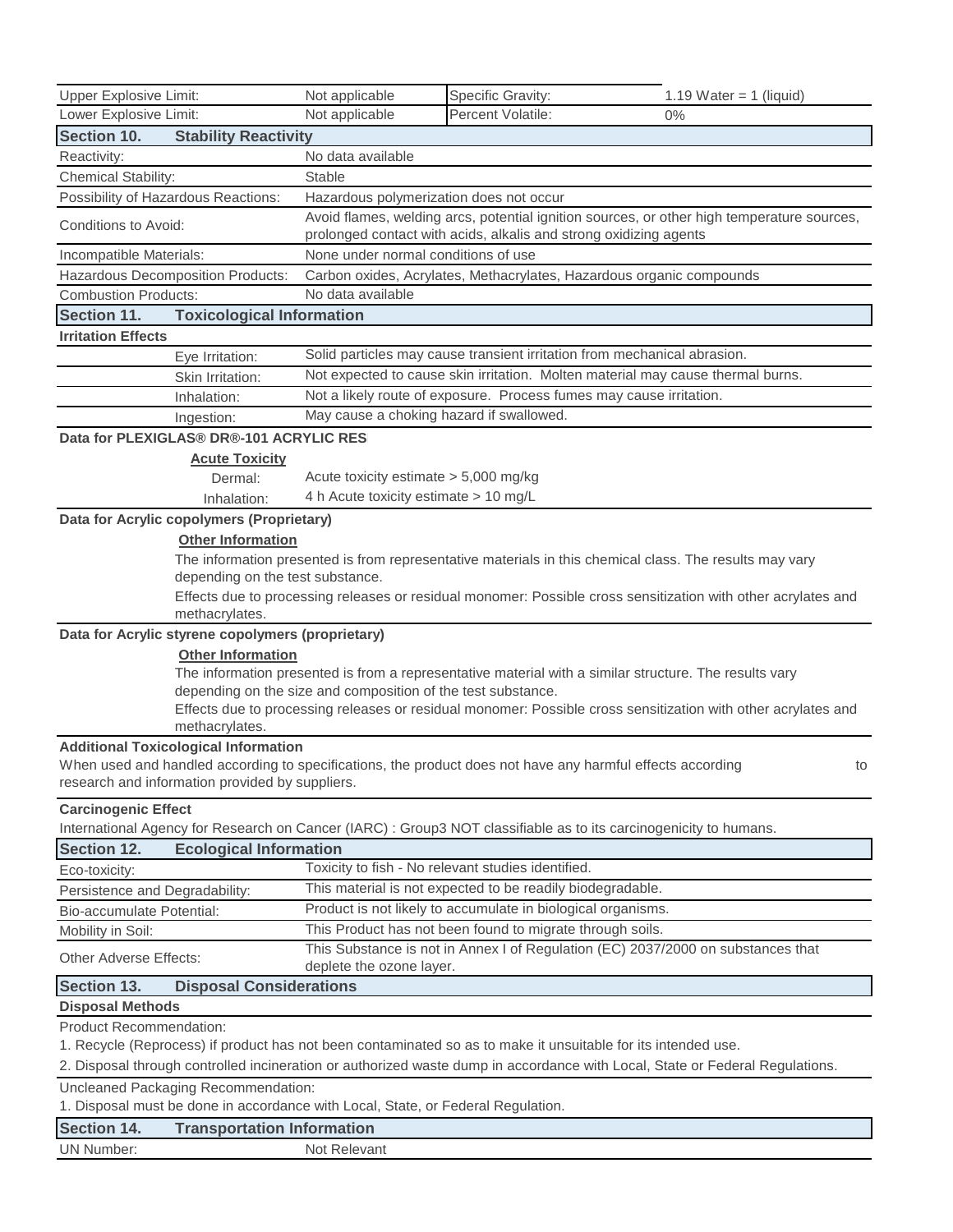| <b>UN Proper Shipping Name:</b><br>Not Relevant                                                         |                                                                              |                          |                          |                                                                                                         |                            |                                                                                                                              |  |
|---------------------------------------------------------------------------------------------------------|------------------------------------------------------------------------------|--------------------------|--------------------------|---------------------------------------------------------------------------------------------------------|----------------------------|------------------------------------------------------------------------------------------------------------------------------|--|
| <b>Transportation Hazard Class(es)</b>                                                                  |                                                                              |                          |                          |                                                                                                         |                            |                                                                                                                              |  |
| DOT:                                                                                                    |                                                                              | Not Regulated/classified |                          |                                                                                                         |                            |                                                                                                                              |  |
| ADR / RID:                                                                                              |                                                                              | Not Regulated/classified |                          |                                                                                                         |                            |                                                                                                                              |  |
| IMDG:                                                                                                   |                                                                              | Not Regulated/classified |                          |                                                                                                         |                            |                                                                                                                              |  |
| <b>ICAO/IATA</b>                                                                                        |                                                                              | Not Regulated/classified |                          |                                                                                                         |                            |                                                                                                                              |  |
| Not Applicable<br>Packing Group:                                                                        |                                                                              |                          |                          |                                                                                                         |                            |                                                                                                                              |  |
| <b>Environmental Hazards:</b>                                                                           |                                                                              | Not Relevant             |                          |                                                                                                         |                            |                                                                                                                              |  |
|                                                                                                         | Transportation in Bulk (According to Annex II of MARPOL 73/78 and IBC Code): |                          |                          |                                                                                                         | Not Relevant               |                                                                                                                              |  |
|                                                                                                         | Special Precautions for User:<br>No special precautions                      |                          |                          |                                                                                                         |                            |                                                                                                                              |  |
| Section 15.                                                                                             | <b>Regulatory Information</b>                                                |                          |                          |                                                                                                         |                            |                                                                                                                              |  |
|                                                                                                         | Hazard categories under criteria of SARA Title III Rules (40 CFR Part 370)   |                          |                          |                                                                                                         |                            |                                                                                                                              |  |
|                                                                                                         | Immediate (Acute) Health                                                     |                          | N                        | Delayed (Chronic) Health                                                                                |                            | N                                                                                                                            |  |
|                                                                                                         | Sudden Release of Pressure                                                   |                          | N                        | Reactive                                                                                                |                            | N                                                                                                                            |  |
|                                                                                                         | Fire                                                                         |                          | N                        |                                                                                                         |                            |                                                                                                                              |  |
|                                                                                                         | The components of this product are all on the TSCA inventory list.           |                          |                          |                                                                                                         |                            |                                                                                                                              |  |
|                                                                                                         | <b>INGREDIENT RELATED REGULATORY INFORMATION:</b>                            |                          |                          |                                                                                                         |                            |                                                                                                                              |  |
|                                                                                                         | <b>SARA REPORTABLE QUANTITIES</b>                                            |                          |                          | <b>CERCLA RQ</b>                                                                                        |                            | <b>SARA TPQ</b>                                                                                                              |  |
|                                                                                                         |                                                                              | Ethyl acrylate           |                          | 1000 LBS                                                                                                |                            | N/A                                                                                                                          |  |
|                                                                                                         |                                                                              | Methyl methacrylate      |                          | 1000 LBS                                                                                                |                            | N/A                                                                                                                          |  |
|                                                                                                         |                                                                              | $P$ (EA/MMA)             |                          | N/A                                                                                                     |                            | N/A                                                                                                                          |  |
| <b>SARA TITLE III, SECTION 313</b>                                                                      |                                                                              |                          |                          |                                                                                                         |                            |                                                                                                                              |  |
|                                                                                                         |                                                                              |                          |                          |                                                                                                         |                            | This product does contain chemical(s), which are defined as toxic chemicals under and subject to the reporting requirements  |  |
|                                                                                                         |                                                                              |                          |                          |                                                                                                         |                            | of, Section 313 of Title III of the Superfund Amendments and Reauthorization Act of 1986 and 40 CFR Part 372. See section 2. |  |
| <b>Chemical Name</b>                                                                                    |                                                                              | CAS-No.                  | De minimis concentration |                                                                                                         |                            | <b>Reportable Threshold:</b>                                                                                                 |  |
| Ethyl acrylate                                                                                          |                                                                              | Not assigned             | Not assigned             |                                                                                                         |                            | Not assigned                                                                                                                 |  |
| Methy methacrylate<br>Not assigned                                                                      |                                                                              | Not assigned             |                          |                                                                                                         | Not assigned               |                                                                                                                              |  |
|                                                                                                         |                                                                              |                          |                          |                                                                                                         |                            | 10000 lbs (otherwise used (non-                                                                                              |  |
| 2-Propenoic acid, ethyl ester                                                                           |                                                                              | 140-88-5                 | 0.10%                    |                                                                                                         |                            | manufacturing/processing))                                                                                                   |  |
|                                                                                                         |                                                                              |                          |                          |                                                                                                         |                            | 25000 lbs (manufacturing and                                                                                                 |  |
|                                                                                                         |                                                                              |                          |                          |                                                                                                         |                            | processing)                                                                                                                  |  |
|                                                                                                         |                                                                              |                          |                          | Comprehensive Environmental Response, Compensation, and Liability Act (CERCLA)-Reportable Quantity (RQ) |                            |                                                                                                                              |  |
| <b>Chemical Name</b>                                                                                    |                                                                              |                          | CAS-No.                  |                                                                                                         | <b>Reportable quantity</b> |                                                                                                                              |  |
|                                                                                                         | 2-Propenoic acid, 2-methyl-, methyl ester                                    |                          | 80-62-6                  |                                                                                                         | 1000 lbs                   |                                                                                                                              |  |
| 2-Propenoic acid, ethyl ester                                                                           |                                                                              |                          | 140-88-5                 |                                                                                                         | 1000 lbs                   |                                                                                                                              |  |
| <b>Chemical Inventory Status</b>                                                                        |                                                                              |                          |                          |                                                                                                         |                            |                                                                                                                              |  |
| <b>EU. EINECS</b>                                                                                       |                                                                              |                          | <b>EINECS</b>            |                                                                                                         | <b>Conforms to</b>         |                                                                                                                              |  |
| United States TSCA Inventory                                                                            |                                                                              | TSCA                     |                          | The components of this product are all                                                                  |                            |                                                                                                                              |  |
|                                                                                                         |                                                                              |                          |                          | on the TSCA Inventory<br>All components of this product are on                                          |                            |                                                                                                                              |  |
| Canadian Domestic Substnaces List (DSL)                                                                 |                                                                              |                          | <b>DSL</b>               |                                                                                                         | the Canadian DSL.          |                                                                                                                              |  |
| China. Inventory of Existing Chemical                                                                   |                                                                              |                          |                          |                                                                                                         |                            |                                                                                                                              |  |
| Substances in China (IECSC)                                                                             |                                                                              |                          | IECSC (CN)               |                                                                                                         | Does not conform           |                                                                                                                              |  |
| Japan. ENCS - Existing and New Chemical                                                                 |                                                                              |                          |                          |                                                                                                         | Does not conform           |                                                                                                                              |  |
| Substances Inventory                                                                                    |                                                                              |                          | ENCS (JP)                |                                                                                                         |                            |                                                                                                                              |  |
| Japan. ISHL-Inventory of Chemical Substances                                                            |                                                                              |                          | ISHL (JP)                |                                                                                                         | Does not conform           |                                                                                                                              |  |
| Korea. Korean Existing Chemicals Inventory                                                              |                                                                              |                          | KECI (KR)                |                                                                                                         | Conforms to                |                                                                                                                              |  |
| Philippines Inventory of Chemicals and                                                                  |                                                                              |                          | PICCS (PH)               |                                                                                                         | Conforms to                |                                                                                                                              |  |
| <b>Chemical Substances (PICCS)</b>                                                                      |                                                                              |                          |                          |                                                                                                         |                            |                                                                                                                              |  |
| Australia Inventory of Chemical Substances                                                              |                                                                              |                          | <b>AICS</b>              |                                                                                                         |                            | Conforms to                                                                                                                  |  |
| OSHA HazCom:<br>This Material is not Hazardous b OSHA Hazardous Communication Standard 29 CFR 1910.1200 |                                                                              |                          |                          |                                                                                                         |                            |                                                                                                                              |  |